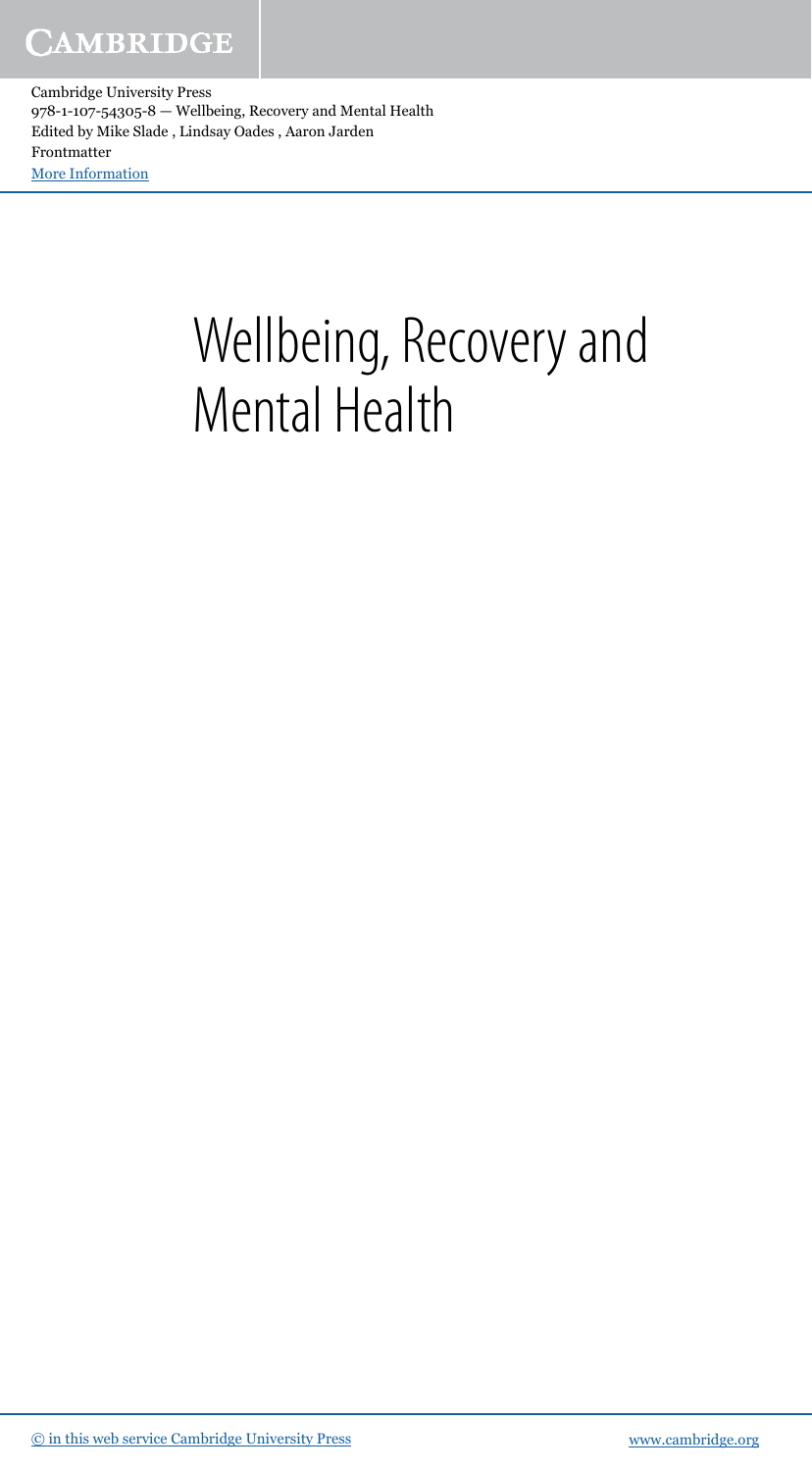Cambridge University Press 978-1-107-54305-8 — Wellbeing, Recovery and Mental Health Edited by Mike Slade , Lindsay Oades , Aaron Jarden Frontmatter [More Information](www.cambridge.org/9781107543058)

# **Wellbeing, Recovery and Mental Health**

#### Edited by

#### **Mike Slade**

 Professor of Mental Health Recovery and Social Inclusion, Institute of Mental Health, School of Health Sciences, University of Nottingham, United Kingdom

#### **Lindsay G. Oades**

 Associate Professor of Positive Psychology, Centre for Positive Psychology, Melbourne Graduate School of Education, University of Melbourne, Australia

#### **Aaron Jarden**

Senior Lecturer in Psychology and Research Officer at the Human Potential Centre, Auckland University of Technology, Auckland, New Zealand

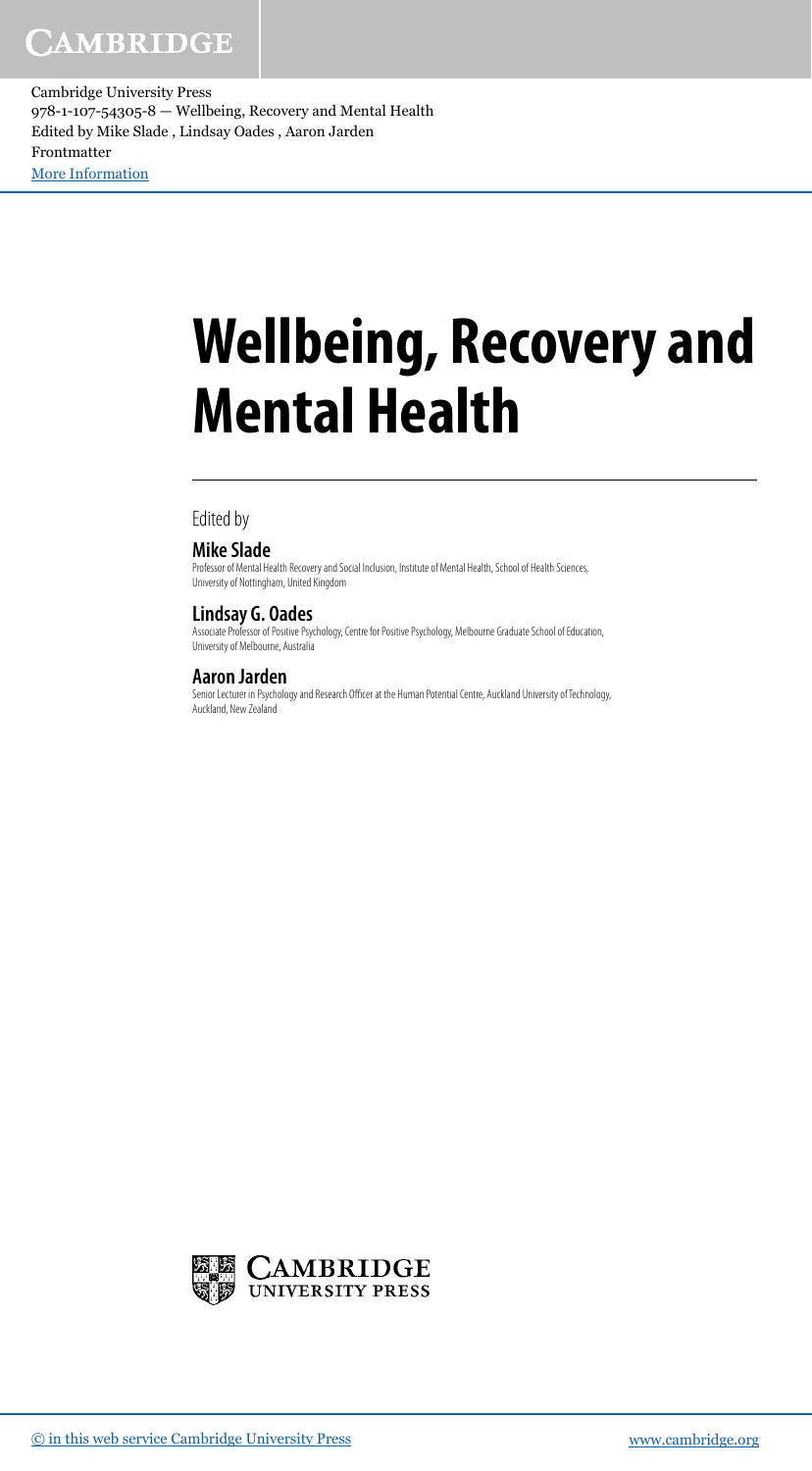Cambridge University Press 978-1-107-54305-8 — Wellbeing, Recovery and Mental Health Edited by Mike Slade , Lindsay Oades , Aaron Jarden Frontmatter [More Information](www.cambridge.org/9781107543058)

#### **CAMBRIDGE UNIVERSITY PRESS**

University Printing House, Cambridge CB2 8BS, United Kingdom

One Liberty Plaza, 20th Floor, New York, NY 10006, USA

477 Williamstown Road, Port Melbourne, VIC 3207, Australia

4843/24, 2nd Floor, Ansari Road, Daryaganj, Delhi - 110002, India

79 Anson Road, #06-04/06, Singapore 079906

Cambridge University Press is part of the University of Cambridge.

 It furthers the University's mission by disseminating knowledge in the pursuit of education, learning and research at the highest international levels of excellence.

 www.cambridge.org Information on this title: www.cambridge.org/9781107543058

© Cambridge University Press 2017

This publication is in copyright. Subject to statutory exception and to the provisions of relevant collective licensing agreements, no reproduction of any part may take place without the written permission of Cambridge University Press.

First published 2017

Printed in the United Kingdom by Clays, St Ives plc

A catalogue record for this publication is available from the British Library.

Library of Congress Cataloguing in Publication data Names: Slade, Mike, editor. | Oades, Lindsay G., editor. | Jarden, Aaron, editor. Title: Wellbeing, recovery and mental health / edited by Mike Slade, Lindsay Oades, Aaron Jarden. Description: Cambridge ; New York : Cambridge University Press, 2016. | Includes bibliographical references and index. Identifiers: LCCN 2016021863 | ISBN 9781107543058 (paperback) Subjects: | MESH: Personal Satisfaction | Psychotherapy – methods | Happiness | Mental Disorders – therapy | Psychiatric Rehabilitation – methods Classification: LCC RC480 | NLM WM 420 | DDC 616.89/14 - dc23 LC record available at https://lccn.loc.gov/2016021863

ISBN 978-1-107-54305-8 Paperback

 Cambridge University Press has no responsibility for the persistence or accuracy of URLs for external or third-party internet websites referred to in this publication, and does not guarantee that any content on such websites is, or will remain, accurate or appropriate.

Every effort has been made in preparing this book to provide accurate and up-to-date information which is in accord with accepted standards and practice at the time of publication. Although case histories are drawn from actual cases, every effort has been made to disguise the identities of the individuals involved. Nevertheless, the authors, editors and publishers can make no warranties that the information contained herein is totally free from error, not least because clinical standards are constantly changing through research and regulation. The authors, editors and publishers therefore disclaim all liability for direct or consequential damages resulting from the use of material contained in this book. Readers are strongly advised to pay careful attention to information provided by the manufacturer of any drugs or equipment that they plan to use.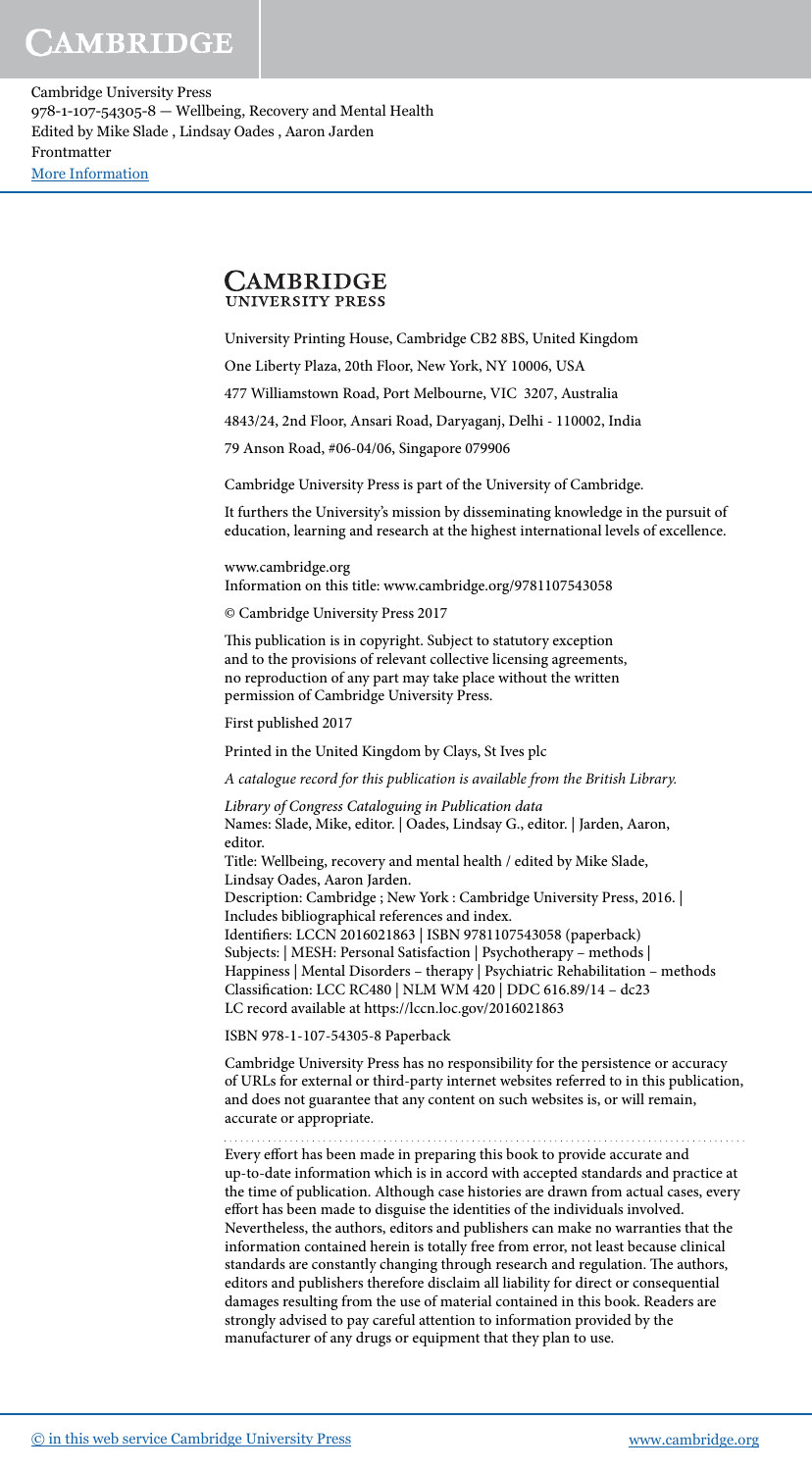Cambridge University Press 978-1-107-54305-8 — Wellbeing, Recovery and Mental Health Edited by Mike Slade , Lindsay Oades , Aaron Jarden Frontmatter [More Information](www.cambridge.org/9781107543058)

# **Contents**

List of Contributors page vii Foreword by Martin Seligman xi

 1 **Why Wellbeing and Recovery?** 1 Mike Slade, Lindsay G. Oades and Aaron Jarden

### Section 1: Where Are We Now?

- 2 **The Science of Wellbeing and Positive Psychology** 7 Lindsay G. Oades and Lara Mossman
- 3 **Recovery and Mental Health** 24 Mike Slade and Genevieve Wallace
- 4 **Wellbeing Policy: An Overview** 35 Dan Weijers and Aaron Jarden
- 5 **Positive Psychology and Severe Mental Ill Health: Strengths-Based Cognitive–Behavioural Interventions in Psychosis** 46 Pawel D. Mankiewicz and Julia C. Renton
- 6 **Conceptual Framework for Wellbeing in Psychosis** 59 Mike Slade and Beate Schrank
- 7 **Meaning in Life and Wellbeing** 75 Michael F. Steger
- 8 **The Complete State Model of Mental Health** 86 Corey L. M. Keyes and Chris C. Martin

### Section 2: What Does a Wellbeing Orientation Mean in Mental Health Services?

- 9 **Collaborative Recovery Model: From Mental Health Recovery to Wellbeing** 99 Lindsay G. Oades, Frank P. Deane and Trevor P. Crowe
- 10 **Positive Psychotherapy: A Wellbeing Approach to Recovery** 111 Tayyab Rashid, Ryan N. Howes and Ruth Louden
- 11 **WELLFOCUS PPT for Psychosis** 133 Beate Schrank, Simon Riches and Mike Slade
- 12 **Mobile Health for Illness Management** 147 Dror Ben-Zeev and Nidhi Badiyani
- 13 **Wellbeing and Recovery in the Emergency Services: How Do We Care for Those Who Care for Us?** 157 Kristen Hamling and Aaron Jarden
- 14 **Recovery Learning Communities and the Road to Wellbeing** 169 Deborah Delman and Jonathan Delman

**v**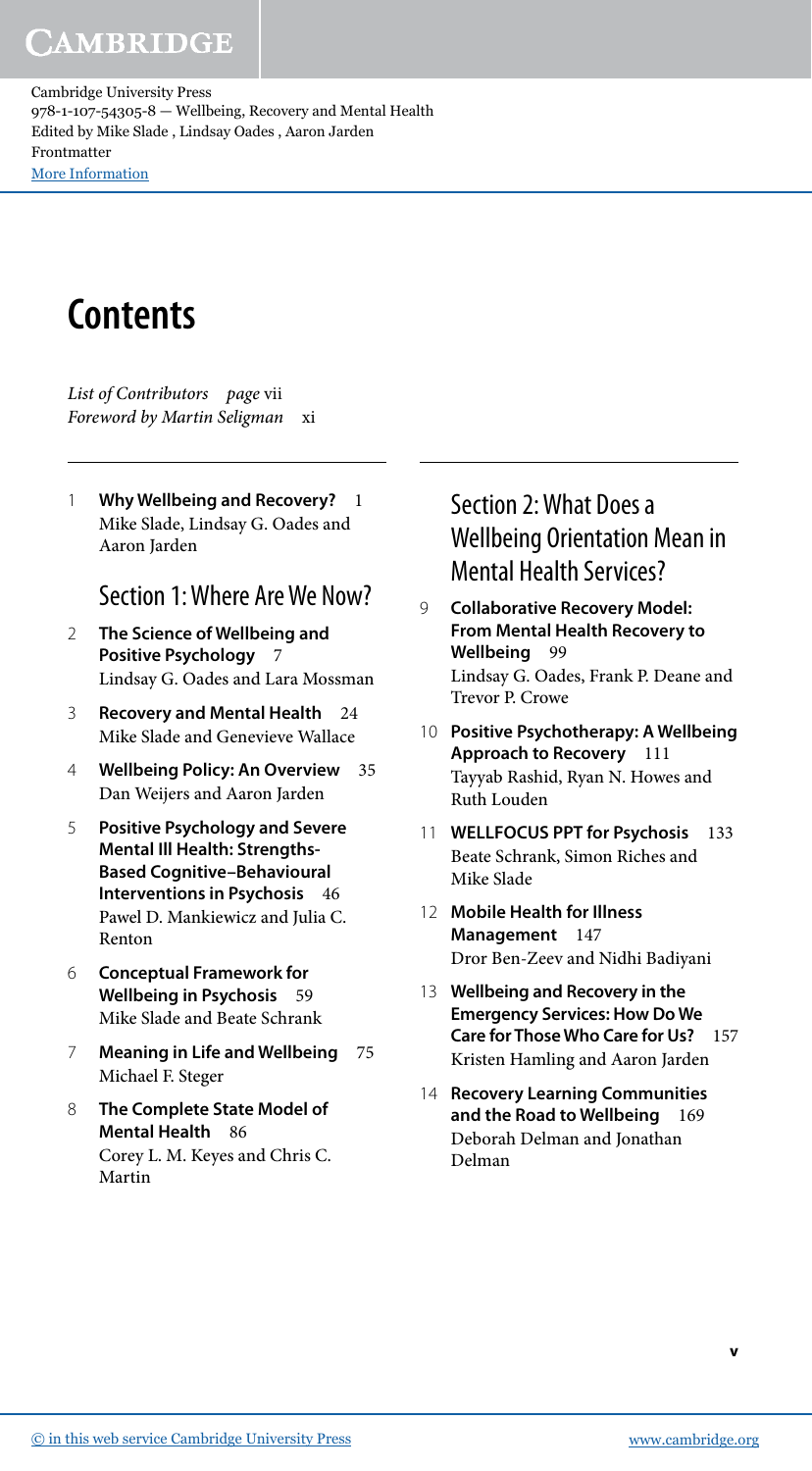Cambridge University Press 978-1-107-54305-8 — Wellbeing, Recovery and Mental Health Edited by Mike Slade , Lindsay Oades , Aaron Jarden Frontmatter [More Information](www.cambridge.org/9781107543058)

#### **vi Contents**

- 15 **Recovery Colleges and Co-production** 181 Geoff Shepherd, Jane McGregor, Sara Meddings and Waldo Roeg
- 16 **Wellbeing in Non-Western Cultures** 194 Samson Tse

 Section 3: Beyond Services: What Would a Recovery-Supporting and Wellbeing-Targeted Society Look Like?

- 17 **Wellbeing Policy in Australia and New Zealand** 207 Rebecca Jarden, Aaron Jarden and Lindsay G. Oades
- 18 **Population Level: Wellbeing in the General Population** 215 Sarah Stewart-Brown
- 19 **Community Level: Translating Wellbeing Policy, Theory and Evidence into Practice** 231 Tony Coggins

 20 **Positive Education: Visible Wellbeing and Positive Functioning in Students** 245 Lea Waters, Jessie Sun, Reuben Rusk, Alice Cotton and Alice Arch

- 21 **Positive Tertiary Education in a Residential Setting: Kooloobong Village** 265 Lindsay G. Oades and Gordon B. Spence
- 22 **Living Well in Cities: Towards a Location-Based Model of Perceived Urban Liveability** 277 Pascal Perez and Mohammad-Reza Namazi-Rad
- 23 **Wellbeing-Enhancing Workplaces**  Kathryn M. Page, Allison J. Milner, Amanda Allisey, Andrew Noblet and Anthony D. LaMontagne 289
- 24 **Need-Supportive Parenting and its Role in the Wellbeing and Recovery of Individuals: A Self-Determination Theory Perspective** 300 Christopher P. Niemiec and Justin C. Coulson
- 25 **Social Marketing of Wellbeing** 311 Ross Gordon and Lindsay G. Oades
- 26 **Wellbeing and Recovery: A Possible Future** 324 Lindsay G. Oades, Mike Slade and Aaron Jarden

Index 333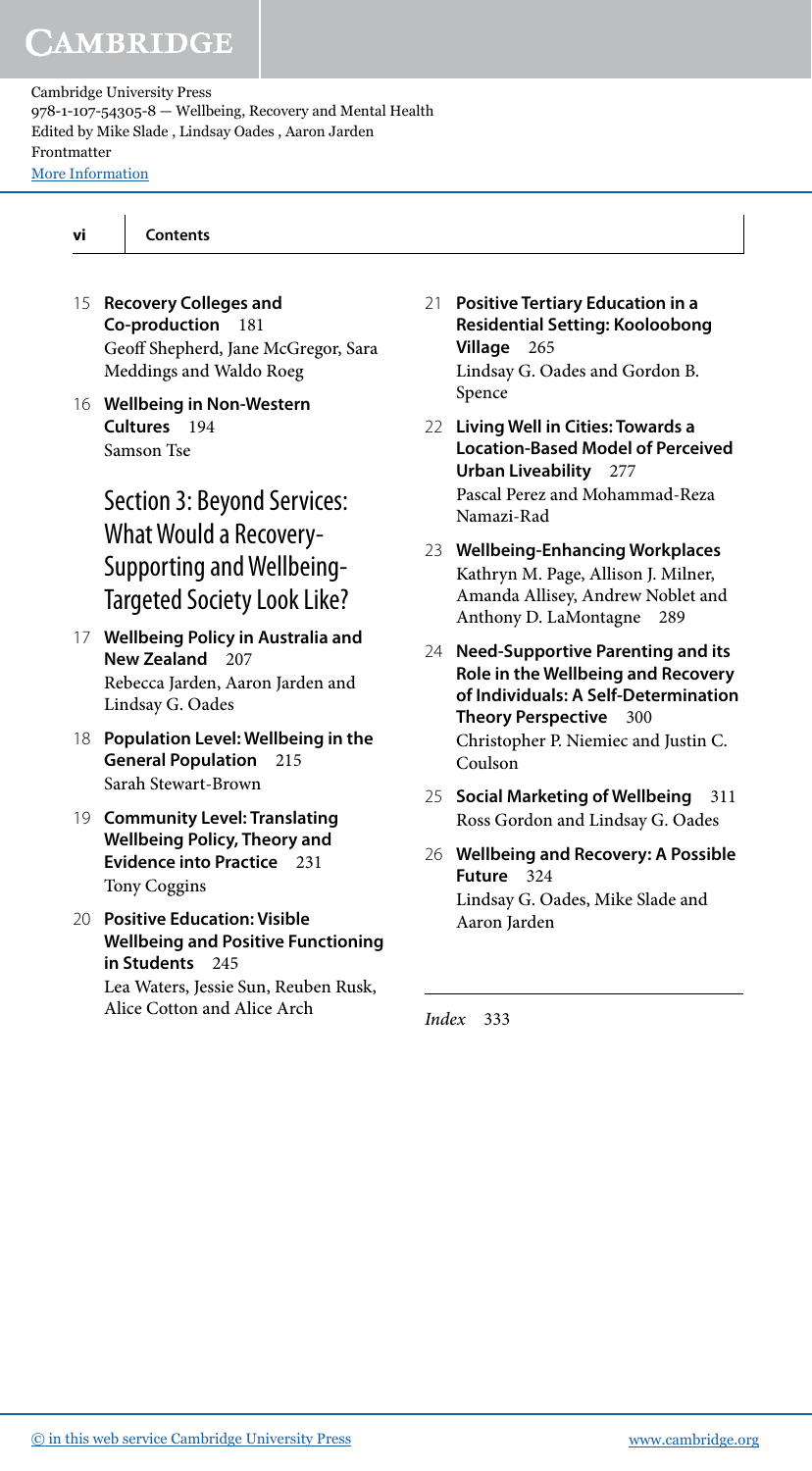Cambridge University Press 978-1-107-54305-8 — Wellbeing, Recovery and Mental Health Edited by Mike Slade , Lindsay Oades , Aaron Jarden Frontmatter [More Information](www.cambridge.org/9781107543058)

# **Contributors**

#### **Amanda Allisey**

 Deakin Business School, Deakin University, Melbourne, Victoria, Australia

#### **Alice Arch**

 Melbourne Graduate School of Education, University of Melbourne, Parkville, Victoria, Australia

#### **Nidhi Badiyani**

 mHealth for Mental Health Program, Geisel School of Medicine at Dartmouth College, Hanover, New Hampshire, US

#### **Dror Ben-Zeev**

 mHealth for Mental Health Program, Geisel School of Medicine at Dartmouth College, Hanover, New Hampshire, US

#### **Tony Coggins**

 Head of Mental Health Promotion, South London and Maudsley NHS Foundation Trust, London, UK

#### **Alice Cotton**

 Melbourne Graduate School of Education, University of Melbourne, Parkville, Victoria, Australia

#### **Justin C. Coulson**

 Centre for Positive Psychology, Melbourne Graduate School of Education, University of Melbourne, Melbourne, Victoria, Australia

#### **Trevor P. Crowe**

 Illawarra Institute for Mental Health, School of Psychology, University of Wollongong, Wollongong, New South Wales, Australia

#### **Frank P. Deane**

 Illawarra Institute for Mental Health, School of Psychology, University of Wollongong, Wollongong, New South Wales, Australia

#### **Deborah Delman**

Executive Director, The Transformation Center, Roxbury, Massachusetts, US

#### **Jonathan Delman**

 Systems and Psychosocial Advances Research Center (SPARC), Department of Psychiatry, University of Massachusetts Medical School, Worcester, Massachusetts, US

#### **Ross Gordon**

 Senior Lecturer in Marketing, Department of Marketing and Management, Macquarie University, Sydney, New South Wales, Australia

#### **Kristen Hamling**

 Faculty of Health and Environmental Sciences, Auckland University of Technology, Auckland, New Zealand

#### **Ryan N. Howes**

 University of Toronto Scarborough, Toronto, Ontario, Canada

#### **Aaron Jarden**

 Senior Lecturer in Psychology and Research Officer at the Human Potential Centre, Auckland University of Technology, Auckland, New Zealand

#### **Rebecca Jarden**

 Lecturer in Nursing, School of Clinical Sciences, Auckland University of Technology, Auckland, New Zealand

#### **Corey L. M. Keyes**

 Department of Sociology, Emory University, Atlanta, Georgia, US

#### **Anthony D. LaMontagne**

 Centre for Population Health Research, School of Health & Social Development, Deakin University, Melbourne, Victoria, Australia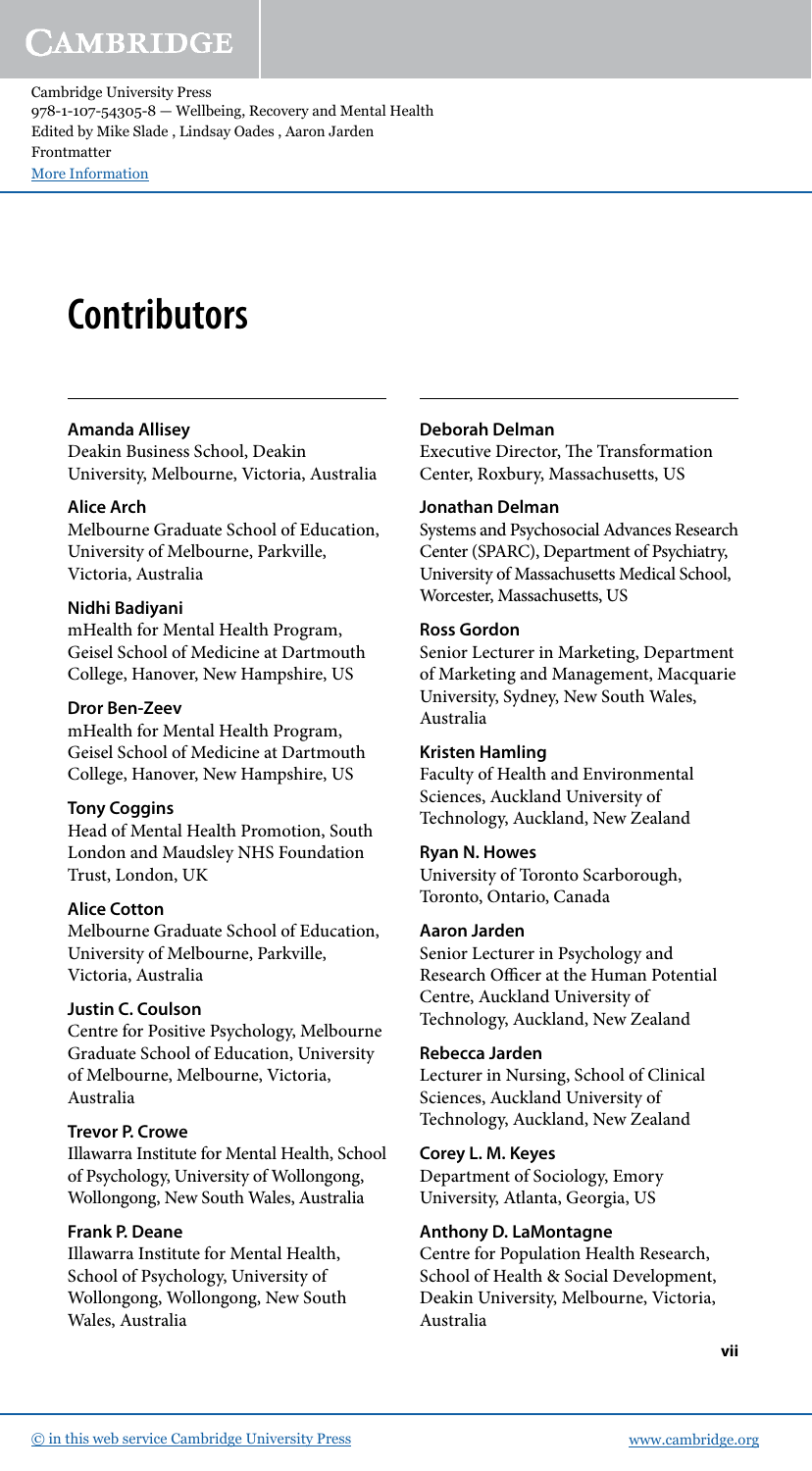Cambridge University Press 978-1-107-54305-8 — Wellbeing, Recovery and Mental Health Edited by Mike Slade , Lindsay Oades , Aaron Jarden Frontmatter [More Information](www.cambridge.org/9781107543058)

#### **viii List of Contributors**

#### **Ruth Louden**

 University of Toronto Scarborough, Toronto, Ontario, Canada

#### **Jane McGregor**  Independent education researcher

#### **Pawel D. Mankiewicz**

 National Health Service, North-East London NHS Foundation Trust, Early Intervention in Psychosis, London, UK

#### **Chris C. Martin**

 Department of Sociology, Emory University, Atlanta, Georgia, US

#### **Sara Meddings**

 Consultant Clinical Psychologist, Sussex Partnership NHS Foundation Trust, Horsham, UK

#### **Allison J. Milner**

 Centre for Population Health Research, School of Health & Social Development, Deakin University, Melbourne, Victoria, Australia, and Centre for Health Equity, School of Population and Global Health, University of Melbourne, Melbourne, Victoria, Australia

#### **Lara Mossman**

 Centre for Positive Psychology, Melbourne Graduate School of Education, University of Melbourne, Melbourne, Victoria, Australia

#### **Mohammad-Reza Namazi-Rad**

 Senior Honorary Research Fellow, University of Wollongong, Wollongong, New South Wales, Australia

#### **Christopher P. Niemiec**

 Senior Lecturer and Research Associate, Department of Clinical and Social Sciences in Psychology, University of Rochester, Rochester, New York, US

#### **Andrew Noblet**

 Deakin Business School, Deakin University, Melbourne, Victoria, Australia

#### **Lindsay G. Oades**

 Associate Professor of Positive Psychology, Centre for Positive Psychology, Melbourne Graduate School of Education, University of Melbourne, Melbourne, Victoria, Australia

#### **Kathryn Page**

 Deakin Population Health Strategic Research Centre, School of Health & Social Development, Deakin University, Melbourne, Victoria, Australia

#### **Pascal Perez**

 Professor and Director, SMART Infrastructure Facility, University of Wollongong, Wollongong, New South Wales, Australia

#### **Tayyab Rashid**

 Health & Wellness Centre, University of Toronto Scarborough, Toronto, Ontario, Canada

#### **Julia C. Renton**

 National Health Service, South Essex Partnership University NHS Foundation Trust, Dunstable, UK

#### **Simon Riches**

 Institute of Psychiatry, King's College London, London, UK

#### **Waldo Roeg**

 Peer Recovery Trainer, Central and North West London NHS Foundation Trust, London, UK

#### **Reuben Rusk**

 Melbourne Graduate School of Education, University of Melbourne, Melbourne, Victoria, Australia

#### **Beate Schrank**

 Division of Social Psychiatry, Department of Psychiatry and Psychotherapy, Medical University of Vienna, Vienna, Austria

#### **Geoff Shepherd**

 Senior Consultant, ImROC Programme, Centre for Mental Health, London, UK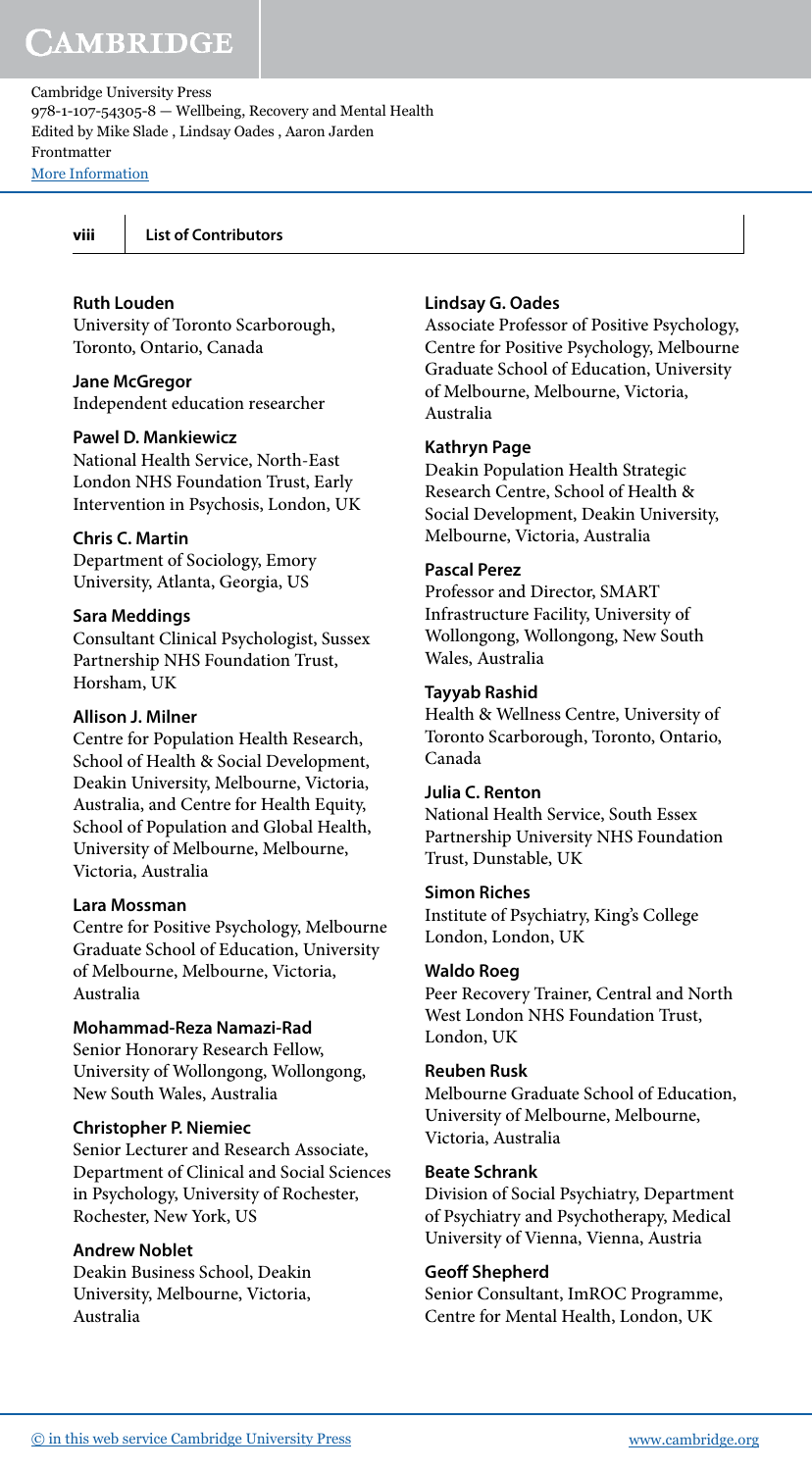Cambridge University Press 978-1-107-54305-8 — Wellbeing, Recovery and Mental Health Edited by Mike Slade , Lindsay Oades , Aaron Jarden Frontmatter [More Information](www.cambridge.org/9781107543058)

**List of Contributors ix**

#### **Mike Slade**

 Professor of Mental Health Recovery and Social Inclusion, Institute of Mental Health, School of Health Sciences, University of Nottingham, UK

#### **Gordon B. Spence**

 Senior Lecturer, University of Wollongong, Wollongong, New South Wales, Australia

#### **Michael F. Steger**

 Director of the Center for Meaning and Purpose, Department of Psychology, Colorado State University, Fort Collins, Colorado, USA, and North-West University, Vanderbijlpark, Gauteng, South Africa

#### **Sarah Stewart-Brown**

 Professor, Warwick Medical School, University of Warwick, Coventry, UK

#### **Jessie Sun**

 Melbourne School of Psychological Sciences, University of Melbourne, Melbourne, Victoria, Australia

#### **Samson Tse**

 Associate Dean (Undergraduate Education), Faculty of Social Sciences and Professor of Mental Health, Department of Social Work and Social Administration, The University of Hong Kong, Hong Kong

#### **Genevieve Wallace**

King's College London, London, UK

#### **Lea Waters**

 Professor and Gerry Higgins Chair in Positive Psychology, Melbourne Graduate School of Education, University of Melbourne, Melbourne, Victoria, Australia

#### **Dan Weijers**

 Lecturer in Philosophy, School of Social Sciences, University of Waikato, Hamilton, New Zealand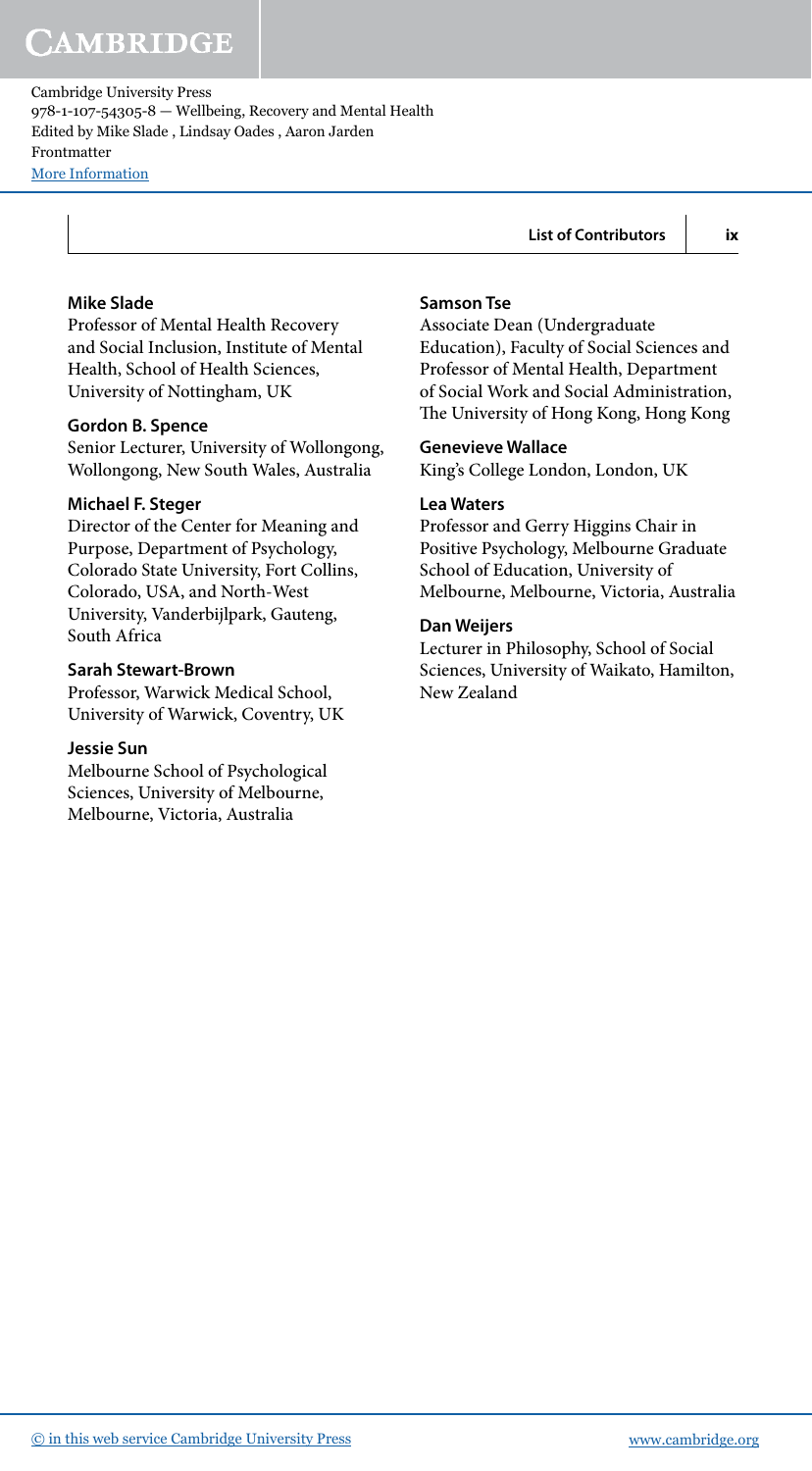Cambridge University Press 978-1-107-54305-8 — Wellbeing, Recovery and Mental Health Edited by Mike Slade , Lindsay Oades , Aaron Jarden Frontmatter [More Information](www.cambridge.org/9781107543058)

## **Foreword**

"Doctor, I hope you can cure what I have."

"Mister, I hope you have what I can cure."

When I started out as a therapist forty years ago, it was common for my patients to tell me, "I just want to be happy." I replied, "You mean you want to get rid of depression."

 Back then we did not have the tools for building well-being and, blinded by Freud and Schopenhauer (who taught that the best humans can ever do is to minimize their own misery), I had not even become aware of the difference. What I had was only the tools for relieving depression. But every person, every patient "just wants to be happy," and this legitimate goal combines relieving suffering and building well-being. Cure, to my way of thinking, uses the entire arsenal for minimizing misery – drugs and psychotherapy – and combines these with positive psychology. Further, being happy is every person's birthright.

 And importantly for this volume, learning well-being may circle back and ameliorate misery.

The dirty little secret of biological psychiatry and of clinical psychology is that they both have given up the notion of cure. Cure takes too long, if it can be done at all, and only brief treatment is reimbursed by insurance companies. So therapy and drugs are now entirely about short-term crisis management and about dispensing cosmetic treatments. But progress has come to a dead end at symptom relief. There are no curative drugs, and no drug is in development that I know of that aims at cure. I am by no means a Freudian, but one thing that I think was exemplary about Freud is that he was after cure. Freud wanted a psychotherapy that worked like an antibiotic – killing the bacteria. Freud's talking cure was an attempt to cure patients by ridding them of symptoms forever using insight and catharsis. The decline of the Freudian influence, but much more importantly the stringencies of managed care, has seduced psychology and psychiatry into working only on symptom relief and not on cure.

I've spent a good part of my life measuring the effects of psychotherapy and of drugs, and here's another dirty little secret: almost always the effects are what is technically called "small." Depression is typical. Consider two treatments that are certified by vast literatures to "work": cognitive therapy of depression and selective serotonin reuptake inhibitors (SSRIs, e.g. Prozac). Taking an average over the entire huge literature, for each you get a 65% relief rate, accompanied by a placebo effect that ranges from 45% to 55%. This 65% rate crops up over and over, whether you're looking at percentage of patients or at percentage of relief of symptoms within patients. I call this problem "the 65% barrier."

Why is there a 65% barrier and why are the effects so small?

From the first day I took up skiing until five years later when I quit, I was always fighting the mountain. Skiing was never easy. Every form of psychotherapy I know, every exercise, is a "fighting the mountain" intervention. In other words, these therapies are not self-reinforcing and so they fail to maintain themselves. In general, therapeutic techniques all share the property of being difficult to do, no fun at all, and so they are difficult to incorporate into your life. In fact, the way we measure how efficacious therapies are is by how long they last before they "melt" once treatment ends. Every single drug has exactly the same property: once you stop taking the drug you are back to square one, and recurrence and relapse are the rule.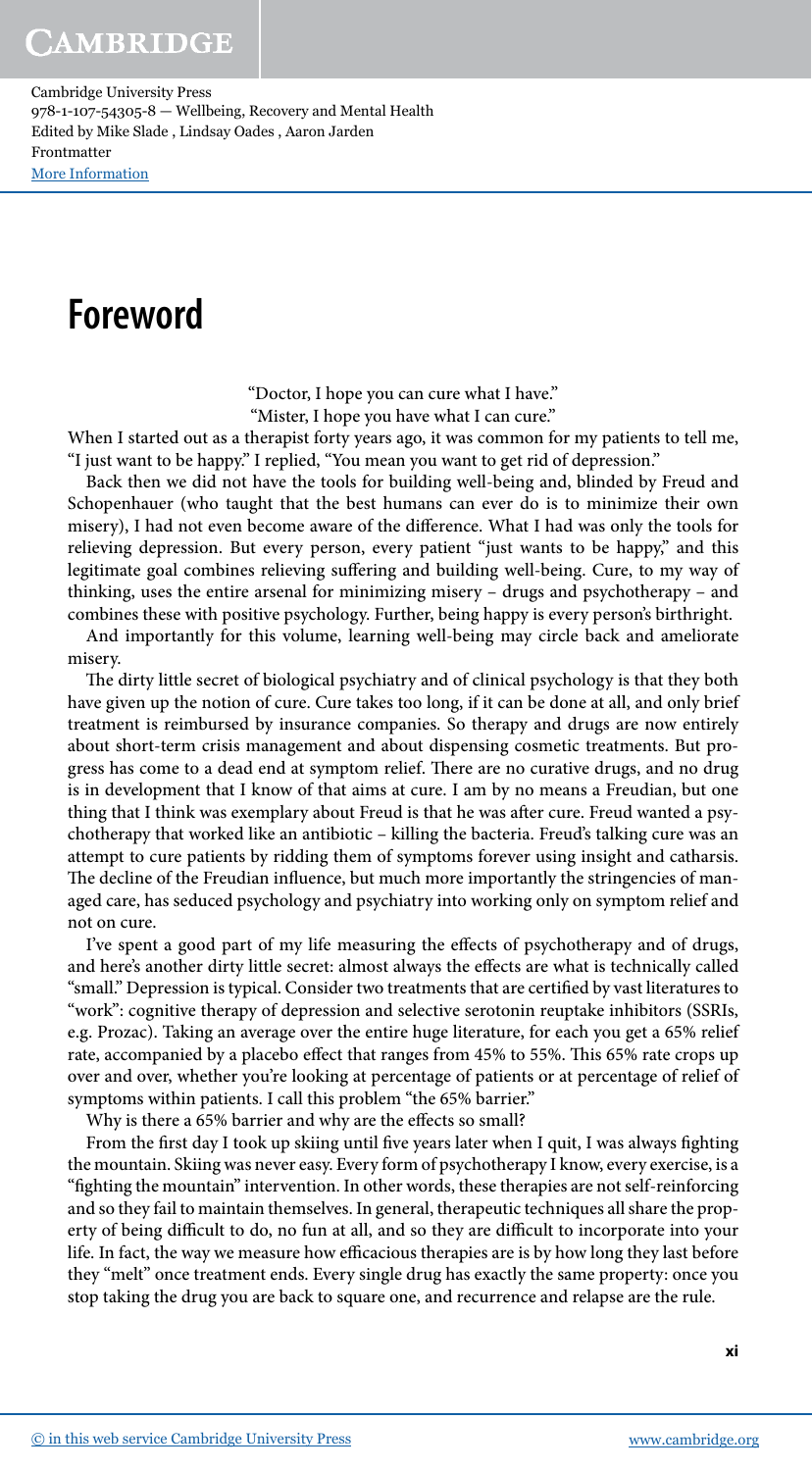Cambridge University Press 978-1-107-54305-8 — Wellbeing, Recovery and Mental Health Edited by Mike Slade , Lindsay Oades , Aaron Jarden Frontmatter [More Information](www.cambridge.org/9781107543058)

|  | Foreword | xii |
|--|----------|-----|
|--|----------|-----|

 Many of the positive interventions you will read about in this volume are, in contrast, self-maintaining – they are fun.

 In the therapeutic century we've just lived through, the therapist's job was to minimize negative emotion: to dispense drugs or psychological interventions that make people less anxious, angry, or depressed. There is another, more realistic approach to dysphoria, however: learning to function well even if you are sad or anxious or angry – in other words, dealing with it.

This posture emerges from the most important (and most politically uncongenial) research finding in the field of personality of the last quarter of the 20th century. This rock-solid finding disillusioned an entire generation of environmentalist researchers (me included), but it is true that most personality traits are highly heritable, and dysphorias often stem from these personality traits. Strong biological underpinnings predispose some of us to sadness, anxiety, and anger. Therapists can modify these emotions but only within limits.

 What can a therapist do if the heritability of dysphoria is one cause of the 65% barrier? Oddly enough, therapists can use information from the way that snipers are trained. (I'm not endorsing sniping, by the way; I only want to describe how training is done.) It takes about 24 hours for a sniper to get into position. And then it can take another 36 hours to get off the shot. This means that snipers typically haven't slept for two days before they shoot. They're dead tired. Now, let's say the army went to a psychotherapist and asked how she would train a sniper. She would use wake-up drugs or psychological interventions that relieve sleepiness (a rubber band on the wrist snapping you into temporary alertness).

That is not how snipers are trained, however. To train them, you keep them up for three days, and you have them practice shooting when they are dead tired. That is, you teach snipers to *deal* with the negative state they're in: to function well in the presence of fatigue.

The modifiability of negative emotions and negative personality traits has very strong biological limits, and the best you can ever do with the cosmetic approach is to get patients to live in the best part of their set range of depression or anxiety or anger. Think about Abraham Lincoln and Winston Churchill, two severe unipolar depressives. They were both enormously well-functioning human beings who dealt with their "black dog" and their suicidal thoughts (Lincoln likely tried to kill himself in January 1841). Both learned to function extremely well even when they were massively depressed. So one thing that clinical psychology needs to develop in light of the heritable stubbornness of human pathologies is a psychology of "dealing with it." We need to tell our patients, "Look, the truth is that many days – no matter how successful we are in therapy – you will wake up blue and hopeless. Your job is not only to fight these feelings but also to live heroically: functioning well even when you are very sad."

This volume discusses a new approach to cure that goes beyond this realism.

 It is possible that the positive interventions may break through the 65% barrier and move psychotherapy beyond cosmetic symptom relief toward cure.

 Psychotherapy and drugs as they now are used are half-baked. At their very, very best they remove the internal disabling conditions of life. Removing the disabling conditions, however, is not remotely the same as *building* the enabling conditions of life. If we want to flourish and to have well-being, we must indeed minimize our misery, but in addition we must have positive emotion, meaning, accomplishment, and positive relationships.